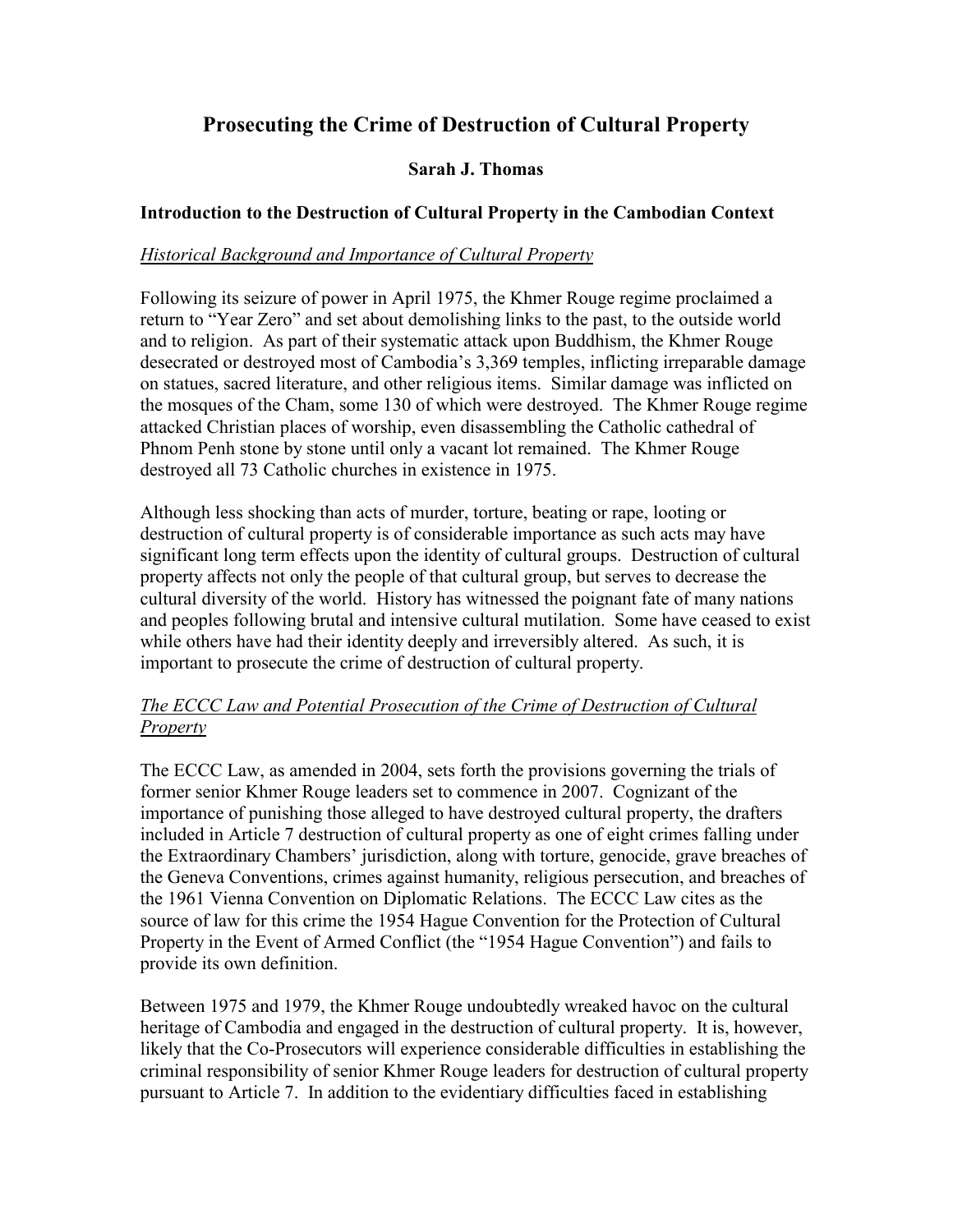criminal responsibility, the Co-Prosecutors will likely have to establish either that the 1954 Hague Convention establishes and defines a crime of destruction of cultural property or that prosecution is possible on another legal basis.

This article briefly introduces the crime of destruction of cultural property as found in Article 7 of the ECCC Law, discusses the potential legal difficulties faced in the prosecuting such a crime pursuant to the 1954 Hague Convention, and highlights alternative sources of law upon which to base prosecutions of those alleged to have destroyed cultural property.

# Cultural Property and the 1954 Hague Convention

# Definition of "Cultural Property" and Protections for Cultural Property

The source of law for the crime of destruction of cultural property, the 1954 Hague Convention, defines "cultural property" so as to include, "movable or immovable property of great importance to the cultural heritage of every people, such as monuments of architecture, art or history, whether religious or secular; archaeological sites; groups of buildings which, as a whole, are of historical or artistic interest; works of art; manuscripts, books and other objects of artistic, historical or archaeological interest; as well as scientific collections and important collections or books or archives or of reproductions of [such] property" (Article 1(a)). As such, this definition would appear to encompass much of the property destroyed by the Khmer Rouge.

The 1954 Hague Convention constitutes the most important tool for the protection of cultural property in contemporary international humanitarian law. It places an affirmative duty on state parties to take measures during peace time to protect cultural property situated within their territory (Article 3). The Convention places a duty on all state parties to respect cultural property situated both in their own territory and in the territory of other states, requiring them to refrain from all acts of hostility against such property (Article 4). These obligations may only be waived in cases of military necessity (Article 4(2)). The obligation to respect cultural property applies in the event of declared war or of any other armed conflict (Article 18), whether internal or international in character (Article 19).

# Difficulties Faced in Applying the 1954 Hague Convention in the Cambodian **Context**

# Absence of Provision for Individual Criminal Responsibility

As a traditional multilateral treaty binding upon state parties only, the 1954 Hague Convention does not provide for direct enforcement of treaty obligations vis-à-vis individuals. The Convention does, however, seek to address the issue of individual criminal responsibility by requesting each state party to "take, within the framework of their ordinary criminal jurisdiction, all necessary steps to prosecute and impose penal or disciplinary sanctions upon these persons, of whatever nationality, who commit or order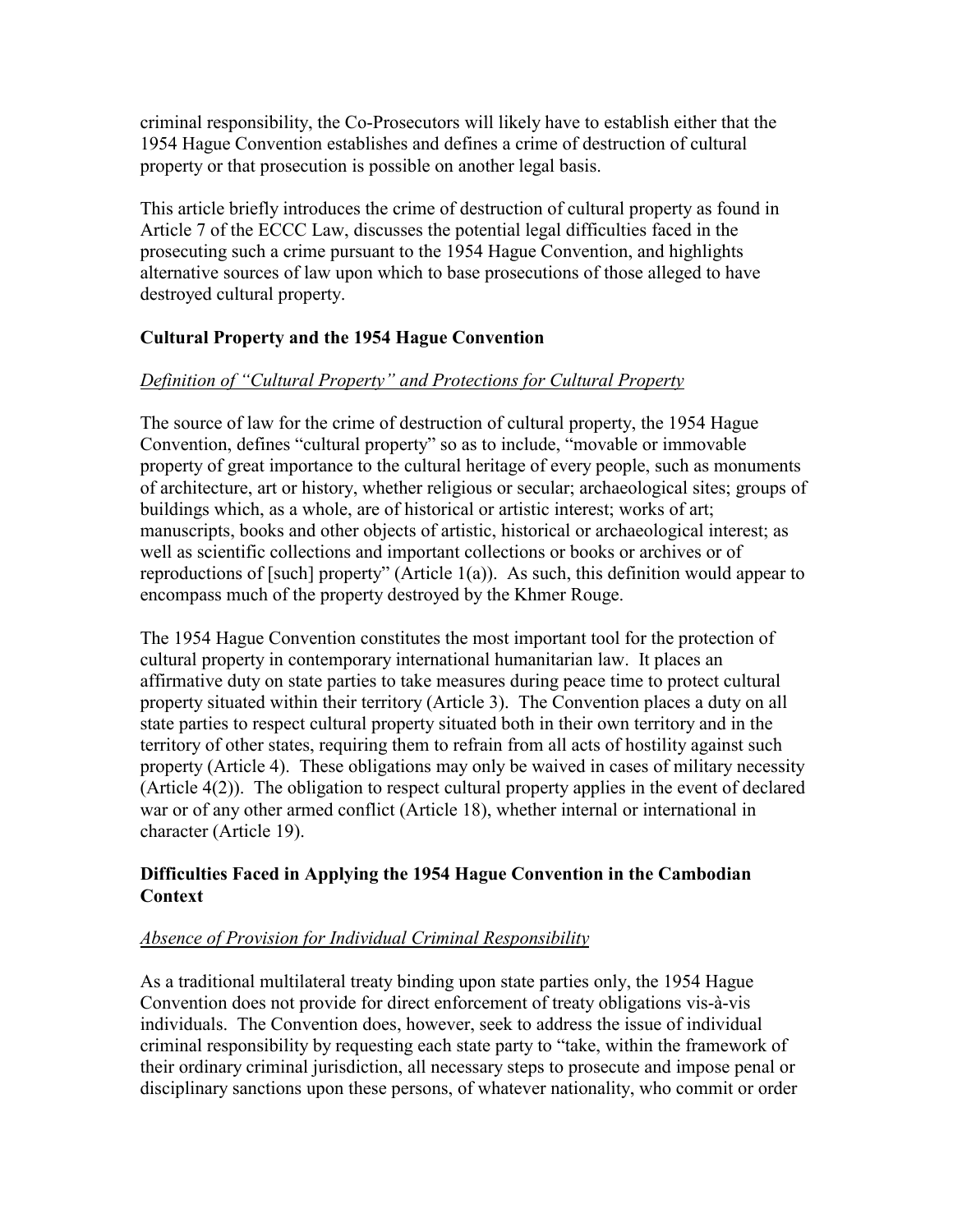to be committed a breach of the present Convention" (Article 28). Accordingly, Cambodia possesses the right, having been a state party to the Convention since 1961, to oversee and enforce Convention obligations against individuals within its jurisdiction.

The 1954 Hague Convention itself does not, however, provide for individual criminal responsibility and defers to domestic criminal justice systems in this regard. In fact, the Convention has not been extensively absorbed into domestic criminal law. Rather, the majority of laws addressing cultural property issues operating on the national level involve the regulation of the export of artistic and historical monuments and artifacts.

In prosecuting the crime of destruction of cultural property pursuant to Article 7 of the ECCC Law and the 1954 Hague Convention, the Co-Prosecutors will likely face considerable difficulties. The language of Article 4 of the Convention cannot be used for prosecution of a crime of destruction of cultural property as it does not expressly create a crime or indicate the requisite intent for such a crime. While the judges may seek to derive a definition of the crime of destruction of cultural property from Article 4, conviction on such a basis would likely violate the maxim of *nullum crimen sine lege* (Latin: "no crime without law"). As such, the judges may be reluctant to convict on the basis of a treaty that fails to establish or define a crime.

#### Possible Absence of a Nexus to Armed Conflict

Similarly problematic in connection with the prosecution of the crime of destruction of cultural property found in Article 7 of the ECCC Law is the required nexus under the 1954 Hague Convention to an armed conflict. Apart from certain provisions which take effect in times of peace, the Convention applies only in the event of declared war or of any other armed conflict which may arise between two or more of the state parties to the Convention, even if the state of war is not recognized by one or more of them, or in the event of partial or total occupation of the territory of a state party (Article 18). In the event of an internal armed conflict, the Article 4 provisions relating to respect for cultural property apply as a minimum, requiring all parties to the conflict to refrain from acts of hostility against cultural property (Article 19).

The Convention's requirement of a nexus to armed conflict means that, in order to trigger the applicability of the Convention, such destruction must have occurred in connection with an internal or international armed conflict. It is unclear whether a prosecution on the basis of Article 7 of the ECCC Law would prove successful as it is uncertain whether the judges will find the existence of an internal or international armed conflict. Potentially, the judges may find that Cambodia's border conflict with Vietnam in 1977/78 constituted an international armed conflict and/or the entire Khmer Rouge period or, at least, the 1978 rebellion in the Eastern Zone constitutes a non-international armed conflict within the meaning of the 1954 Hague Convention.

#### Grave Breaches of the Geneva Conventions as an Alternative Basis for Prosecution of Destruction of Cultural Property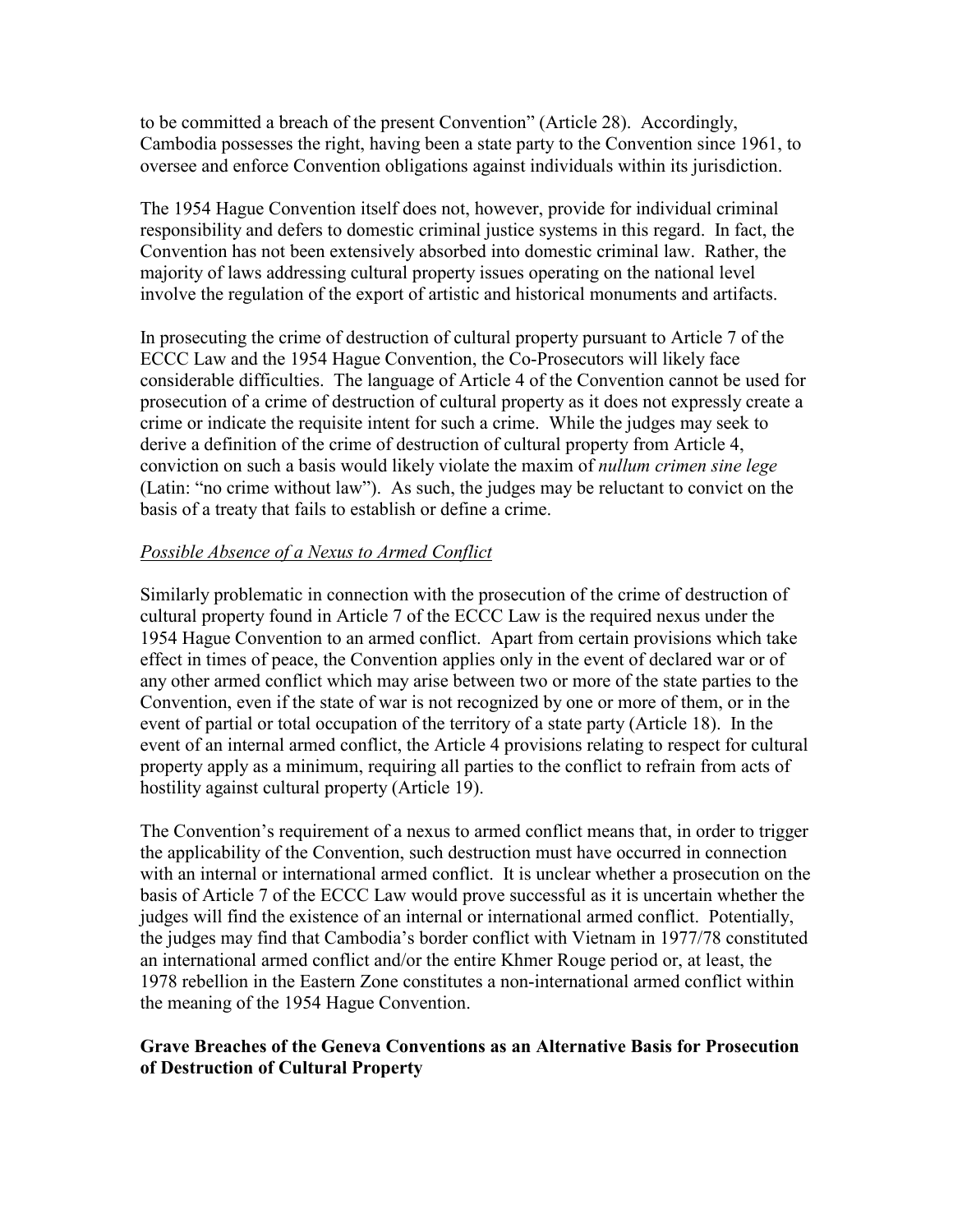# Article 6 of the ECCC Law: Grave Breaches of the Geneva Conventions

Article 6 of the ECCC Law empowers the Extraordinary Chambers to hear cases involving grave breaches of the Geneva Conventions perpetrated between 17 April 1975 and 6 January 1979. Article 6 imports the list of grave breaches enumerated in the Geneva Conventions into the ECCC Law. Although the grave breaches enumerated in Article 6 do not include the destruction of cultural property, they do include "destruction and serious damage to property, not justified by military necessity and carried out unlawfully and wantonly." As such, it is possible that the Co-Prosecutors may prosecute destruction of cultural property as a war crime, provided that such destruction was not justified by military necessity and was carried out unlawfully and wantonly.

Due to the nature of such crimes as *war* crimes, the Co-Prosecutors are likely to experience difficulties similar to those found in Article 7 prosecutions. In order to secure a conviction, the Co-Prosecutors must satisfy the requirement in the Geneva Conventions that the alleged crime bore a nexus to an armed conflict. The Co-Prosecutors must prove both that an armed conflict was taking place at the time of the alleged destruction of serious damage to property and that the destruction or serious damage was linked to the conflict. As this article indicates, it is unclear whether the ECCC judges will find the existence of either an internal or an international armed conflict in the Cambodian context.

Even if the Co-Prosecutors are able to prove the existence of an armed conflict, it is likely that they would face further difficulties if that conflict were internal, or "noninternational," in nature. Today, many scholars hold that violations of Common Article 3, which governs internal conflicts, constitute grave breaches of the Geneva Conventions. There is, however, consensus amongst most scholars that, as of the late 1970s, such violations did not constitute grave breaches. Such consensus, in combination with the maxim of *nullum crimen sine lege*, may considerably limit the application of international humanitarian law before the Extraordinary Chambers.

Similarly, the jurisprudence of the International Criminal Tribunal for the Former Yugoslavia (ICTY) supports the conclusion that violations of Common Article 3 of the Geneva Conventions, which governs internal conflicts, should not be prosecuted as grave breaches. In interpreting Article 2 of the ICTY Statute, the language of which is very similar to Article 6 of the ECCC Law, the ICTY has refrained from allowing prosecutions for violations of Common Article 3 as war crimes. In Prosecutor v. Naletilic and Martinovic, the ICTY Trial Chamber required the existence of an international armed conflict. Unless the judges find the existence of an international armed conflict, it is unlikely that prosecutions on this basis will prove successful.

#### Law and Customs of War as an Alternative Basis for Prosecution of Destruction of Cultural Property

Article 2 of the ECCC Law: International Humanitarian Law and Custom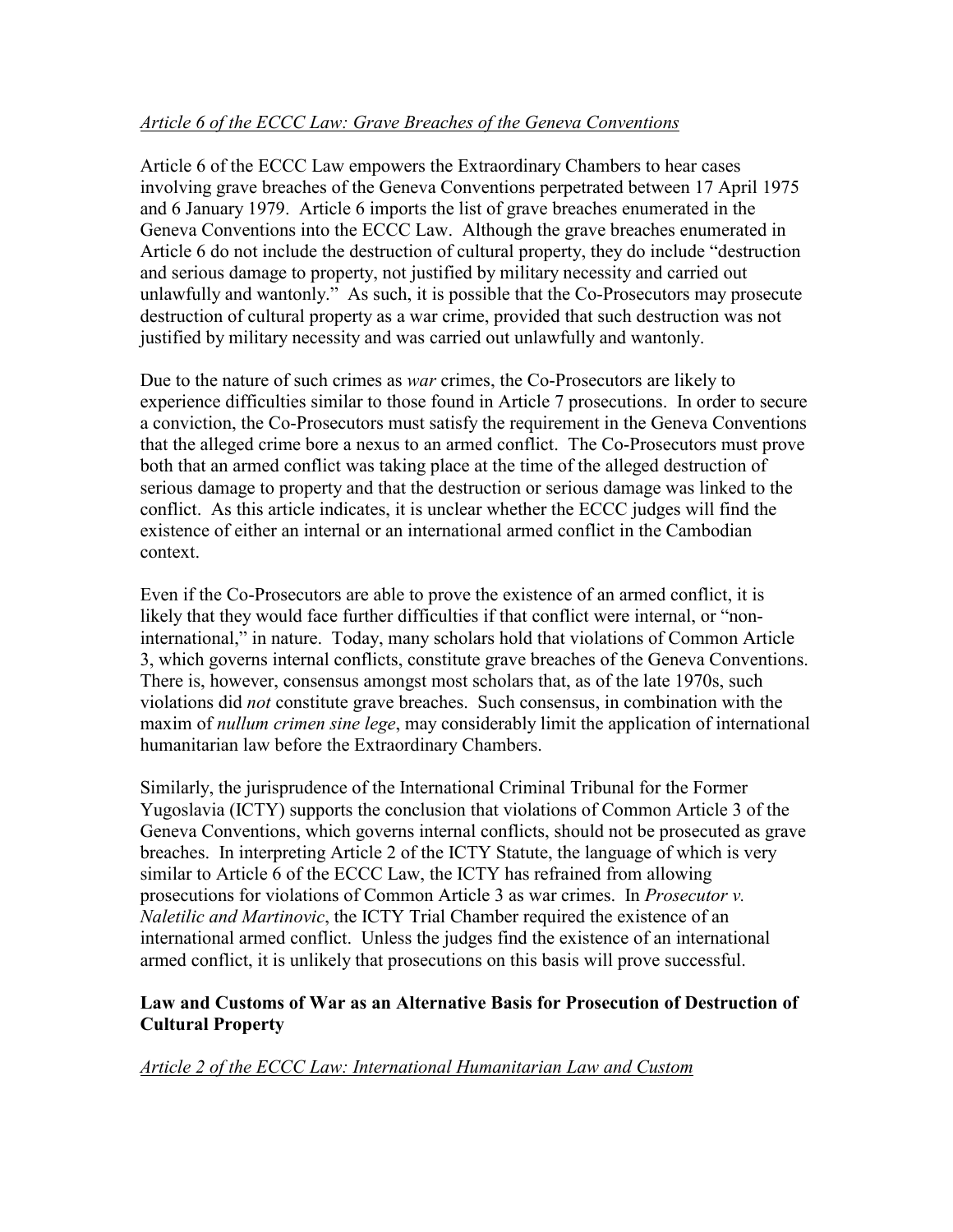Although Article 2 of the ECCC Law outlines its competence "to bring to trial senior leaders of Democratic Kampuchea and those who were most responsible for the crimes and serious violations of…(inter alia) international humanitarian law and custom…," it remains to be seen whether the Extraordinary Chambers has jurisdiction to hear the trials of defendants prosecuted for violations of the laws and customs of war. Unlike, for example, genocide, crimes against humanity, and grave breaches of the Geneva Conventions as enumerated in Articles 3 to 8, the ECCC Law does not dedicate an Article to violations of the laws and customs of war as a crime within the jurisdiction of the Extraordinary Chambers.

The cursory reference contained in Article 2 of the ECCC Law to the laws and customs of war is in stark contrast to the ICTY Statute, which provides in detail in Article 3 for jurisdiction over violations of the laws and customs of war. The inclusion of such a reference in Article 2 is, as such, somewhat mysterious and begs the question whether the ECCC judges will interpret this provision in such a way as to give themselves jurisdiction over violations of the laws and customs of war. It is possible that the judges may interpret Article 2 be a residual clause – in same way that that the Appeals Chamber interpreted Article 3 of the ICTY Statute in Prosecutor v. Tadic – covering any serious violation of international humanitarian law not covered by other Articles of the Law.

The creation of jurisdiction over the laws and customs of war would allow the Extraordinary Chambers jurisdiction over all serious violations of international humanitarian which do not constitute grave breaches of the Geneva Conventions. In determining the scope of such violations, the judges would likely find useful guidance in Article 3 of the ICTY Statute. Article 3 provides a non-exhaustive list of such violations, which includes the "wanton destruction of cities, towns or villages, or devastation not justified by military necessity" and "the seizure of, destruction or willful damage done to institutions dedicated to religion, charity and education, the arts and sciences, historic monuments and works of art and science."

If the ECCC judges were to interpret Article 2 in such a way as to give themselves jurisdiction over the laws and customs of war, the laws and customs of war would likely prove a more useful basis for prosecutions of violations of international humanitarian law as the requisite armed conflict may be internal or international in nature. As found by the ICTY Appeals Chamber in Prosecutor v. Tadic, the laws and customs of war apply regardless of whether the acts alleged occurred within an internal or an international armed conflict. Prosecutions on the basis of the laws and customs of war are, therefore, likely to prove more effective as they may be successful both in the case of international and/or internal armed conflict.

#### Crimes Against Humanity as an Alternative Basis for Prosecution of Destruction of Cultural Property

Article 5 of the ECCC Law: Persecution on Political, Racial or Religious Grounds as a Crime Against Humanity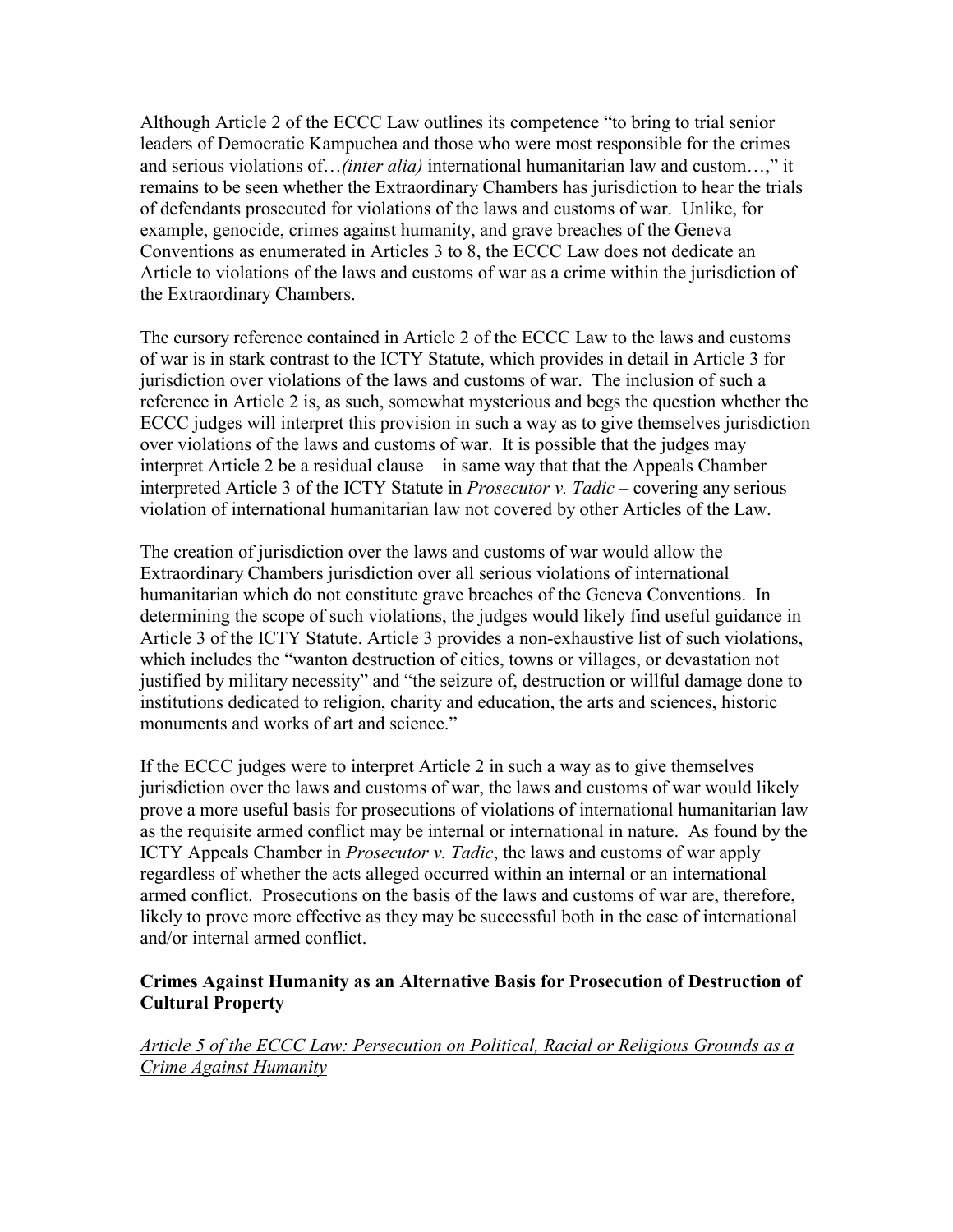Article 5 of the ECCC Law empowers the Extraordinary Chambers to "to bring to trial all Suspects who committed crimes against humanity during the period 17 April 1975 to 6 January 1979." It further provides that, "[c]rimes against humanity…are any acts committed as part of a widespread or systematic attack directed against any civilian population, on national, political, ethnical, racial or religious grounds." According to the ICTY Trial Chamber in *Prosecutor v. Kordic and Cerkez*, destruction and damage of religious or educational institutions may constitute persecution rising to the level of crimes against humanity, provided that such acts of destruction are "widespread or systematic" in nature and perpetrated with the requisite discriminatory intent.

Most international instruments, such as Article 3 of the International Criminal Tribunal for Rwanda (ICTR) Statute and Article 7 of the International Criminal Court (ICC) Statute, do not require the existence of an armed conflict as an element of the definition of a crime against humanity. It remains to be seen, however, whether the ECCC judges will find this to have been the case during the 1975-1979 period. Although the ICTY Statute lists the existence of an armed conflict as a prerequisite for jurisdiction, the absence of an analogous requirement in other international instruments suggests that there is a distinct possibility that the judges may find crimes against humanity to have occurred outside the context of an armed conflict.

The Co-Prosecutors may, therefore, have more success in prosecuting destruction of cultural property as a crime against humanity, rather than as the Article 7 crime of destruction of cultural property or as a war crime, provided that they are able to demonstrate the "widespread or systematic" nature and the political, racial or religious motivation of such acts. In the Cambodian context, the requirement of discriminatory intent is unlikely to prove problematic, because such acts were largely motivated by antireligious sentiment. According to Étienne Clément and Farice Quinio of UNESCO, items of cultural heritage which were not considered to have religious significance, rather than being destroyed, were left to fall into decay during the Khmer Rouge period.

# Conclusion

In spite of the systematic nature of destruction of cultural property – in particular, religious cultural property – by the Khmer Rouge, the Co-Prosecutors will likely face difficulties in establishing the criminal responsibility of former leaders for destruction of such property. As this article highlights, the reliance of Article 7 of the ECCC Law upon the 1954 Hague Convention casts doubt upon the very existence of such a crime of destruction of cultural property. In light of the Convention's failure to establish or define such a crime and the uncertainty surrounding the existence of armed conflicts during the period the period in question, the Co-Prosecutors may need to consider alternative sources of law in prosecuting those alleged to have destroyed cultural property.

As this article shows, there are a number of alternative crimes upon which the Co-Prosecutors may base prosecutions for destruction of cultural property. All the options open to the Co-Prosecutors are somewhat problematic. Prosecutions based upon grave breaches of the Geneva Conventions (Article 6 of the ECCC Law) require the Co